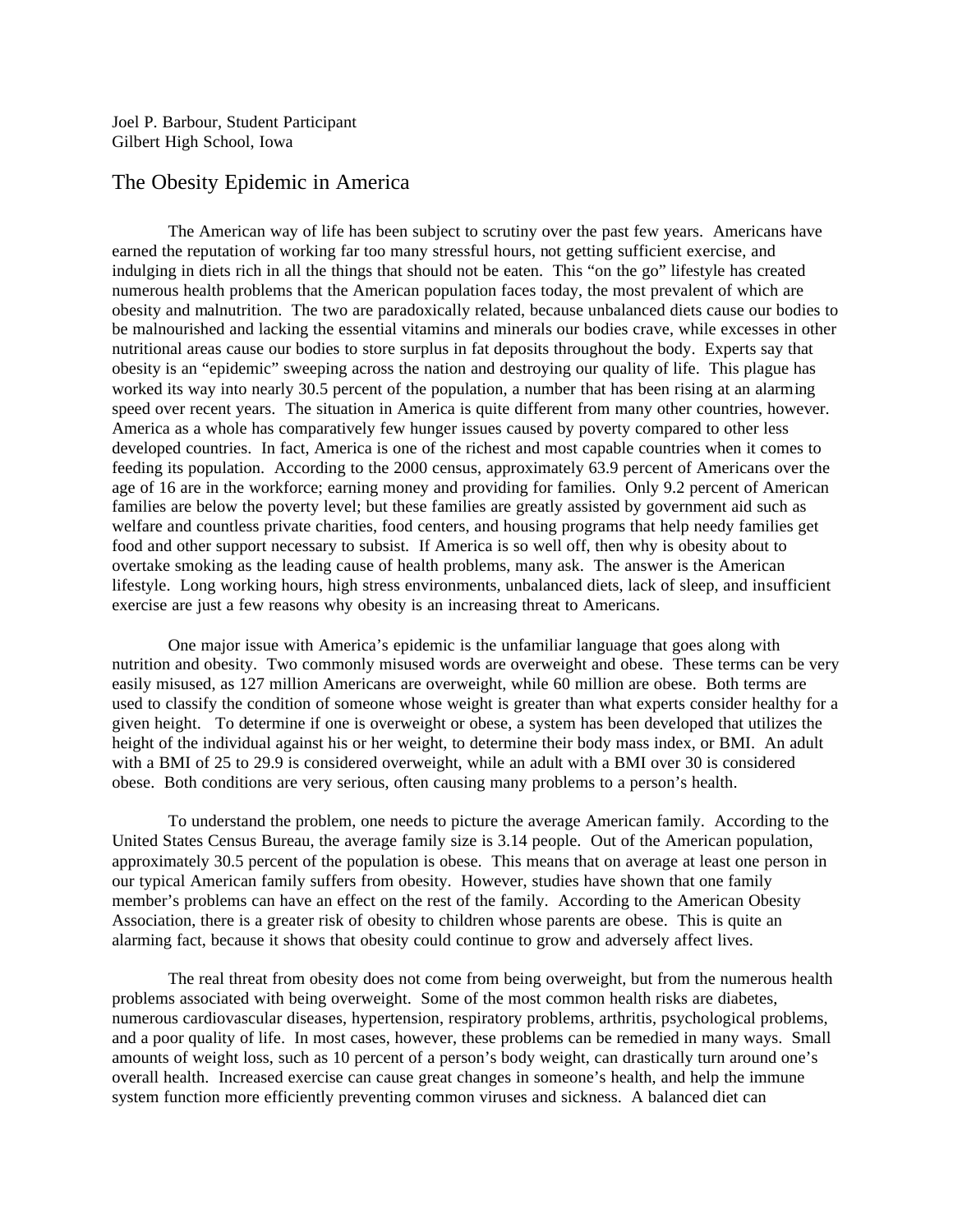immediately turn around health by letting organs function properly and by using nutrition to make energy instead of storing fat.

There are many common misconceptions about how people become obese. Obesity does not develop from one single cause. Instead, many factors are involved in being overweight or obese. The actual fat deposits usually start from a poorly balanced diet, usually high in fats, oils, sugars, and starches. These "unwanted" nutrients are commonly found in America's fast food restaurants. These "on the go" restaurants provide efficient meals for their patrons, but the food typically consists of poor ingredients that greatly contribute to an unbalanced diet. The rest of the diet is usually lacking essential vitamins, minerals, and amino acids that help our bodies process the excess fats. The body interprets this excess as a time of plenty, and automatically stores the fats in deposits all over the body to be used at a later time. This is simply nature's way of storing up for the harder times that are sure to come, and there is no way to stop one's body from storing the fats. The fat-storing process can be assisted by other issues, including a person's living environment, genetics, and hormones. All of these can contribute to your body's storing of fats for energy, making it easier to become overweight or obese.

One new idea that has recently developed is the importance of maintaining a balanced blood sugar. As Americans, we commonly focus on "good tasting" rather than "good for me," so we tend to reach for the foods high in sugar. Recent studies show that maintaining a steady blood sugar level is a key element to good health. One's blood sugar determines how much of what you eat goes to make energy, and the rest goes to be stored in your body's fat deposits. If people keep controlled blood sugar levels (with less reliance on carbonated beverages), their bodies can more efficiently use their food, therefore controlling weight.

There is a common thought in American society that we Americans are obese because we are overfed; when the fact of the matter is that many Americans actually suffer from malnutrition. Many people think that malnutrition simply means "going hungry because of a lack of food." They usually associate malnutrition with poverty-stricken areas such as Africa. However, this is far from the truth. In reality many Americans are suffering from malnutrition and are obese at the same time. The root of the problem is an unbalanced diet. Their bodies are not getting enough of certain nutrients that are essential to living. It is frustrating to know that in a country with a median family income of \$50,046 that many people who are more than capable of properly feeding themselves simply do not.

Everyone knows that exercise is needed in order to maintain health, but millions of Americans do not get the daily exercise that their bodies need. Exercise can benefit a person in many ways; however, 55 percent of Americans do not get the recommended 30 minutes a day, four days a week. Getting the proper amount of exercise will benefit a person in countless ways. One very important change that exercise causes is an increase in the metabolic rate, causing one to burn more fat and calories. Physical exertion releases endorphins into one's bloodstream which causes a euphoric feeling of happiness or pleasure. Exercise can also make a person feel more confident about them self, and the way they look. Exercise is a pivotal element to being healthy and maintaining a healthy weight, and it is obvious that Americans as a whole are not devoting enough time to exercising. With just 30 minutes four times per week, Americans could take a giant step towards reducing or preventing obesity.

There are some misconceptions that the 30 minutes of exercise must mean working out until you can't walk anymore, but that is far from the truth. In reality, simple tasks such as yard work, playing with children in the backyard, or going for a short walk will suffice. It is not necessary to climb mountains in order to maintain a healthy weight; all that is required is an increase in one's heart rate in order to burn extra calories. It is not necessary to join a trendy health club or try the newest workout routine; the same results can be attained through everyday tasks and simple workouts such as pushups and sit-ups. It is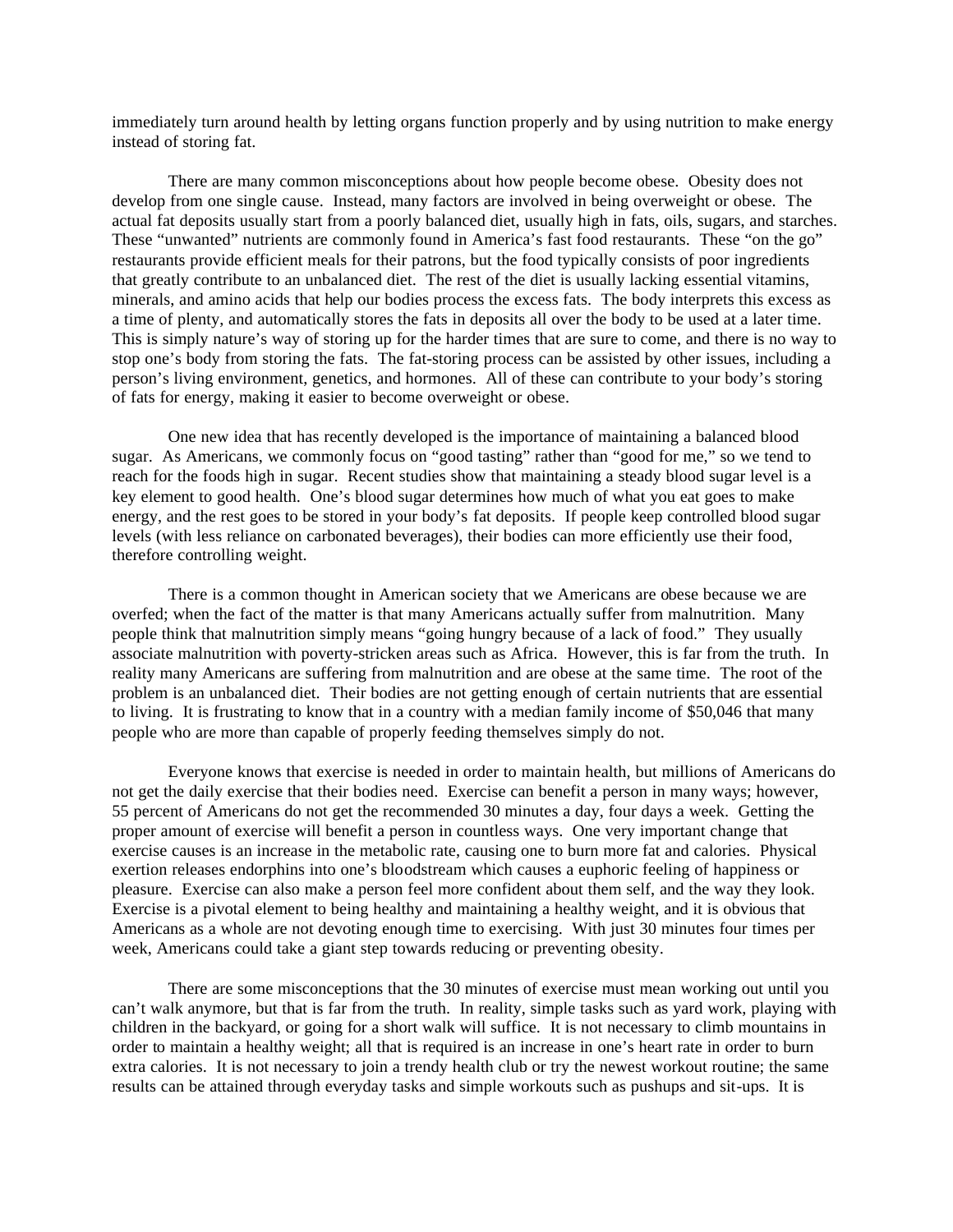much easier to prevent obesity through regular exercise than to try to lose the extra weight when already obese.

In the fast-paced American lifestyle, stress is a daily occurrence. Stress can be caused from normal daily activities such as work, school, family, and friends. Stress does not directly cause obesity; however, the various ways in which people deal with stress can. It is very common for people to deal with daily problems or stress by consuming large amounts of food. The American culture has developed food as a comfort, and millions of people seek relief from daily life in the form of food. This is a very unhealthy way for people to deal with their problems because of the numerous health risks that can accompany overeating and binge eating. People need to find a healthier alternative to dealing with stress, such as a form of exercise. When dealt with correctly, stress can be a motivator instead of a burden.

With all of these factors affecting each and every American, it is no wonder obesity is on the rise. In fact, the obesity rates in America are rising at alarming rates. Many health officials are pleading with the public to accept the obesity epidemic with as much vigor as other recent serious health outbreaks, such as AIDS. Some figures taken by researchers on America's West Coast say that obesity numbers that were around 12 percent during the 1990's have now skyrocketed to 19 percent. An astonishing seven percent rise in only one decade should be an unacceptable figure to the American people.

Where is this epidemic of obesity hitting America, you ask? The unfortunate answer is everywhere. Obesity has targeted America, and no state or region is untouched by the outbreak. According to statistics from ObesityinAmerica.org, all eight regions of the United States had increases in obesity rates between 5.71 and 9.95 percent, and these figures took place during a nine-year study. It is quite evident that not just one part of America is suffering from this affliction, but the entire country is affected.

Surprisingly enough, a serious obesity epidemic does not date that far back into America's history. Although the government has only tracked obesity numbers since the early  $20<sup>th</sup>$  century, the real rise in obesity came after 1980. This is also when industrialized America was reaching its peak, and the "typical American life" as we know it today became common practice. It is during this time period that obesity in adults more than doubled, and obesity in adolescents nearly tripled.

Although the history of American obesity is relatively brief, the outlook for the future seems like a much longer path. With no change in the "typical" American in sight, it seems that the obesity problem in adults will continue to grow. And with evidence that obese parents greatly increase the chances of obese children, it appears that obesity will be a blemish in American society for many years to come. However, this does not mean that measures are not being taken to free America from its burden.

Today, numerous government and private agencies are spreading the news about obesity and the health problems associated with it. Without a doubt, more Americans today know about the dangers of obesity. Much progress has been made as far as the creativity and flexibility of workouts that are simple enough that everyday people can complete them. Efforts have also been made to help Americans create better balanced diets by taking in the correct portions of nutrients to prevent malnutrition and obesity. Although the number of Americans who suffer from obesity is still rising, there are obvious attempts to improve awareness about the dangers of obesity.

The numbers do not lie, and it is indisputable that America has a serious obesity problem among its population. Obesity has crept into the lives of 30.5 percent of Americans, and nearly twice that number suffers from being overweight. However, quality of life is not the only danger that obese people face. In fact, obesity exposes people to a wide variety of serious health conditions, ranging from arthritis to life threatening cardiovascular diseases. Unfortunately for most Americans, the root of their obesity